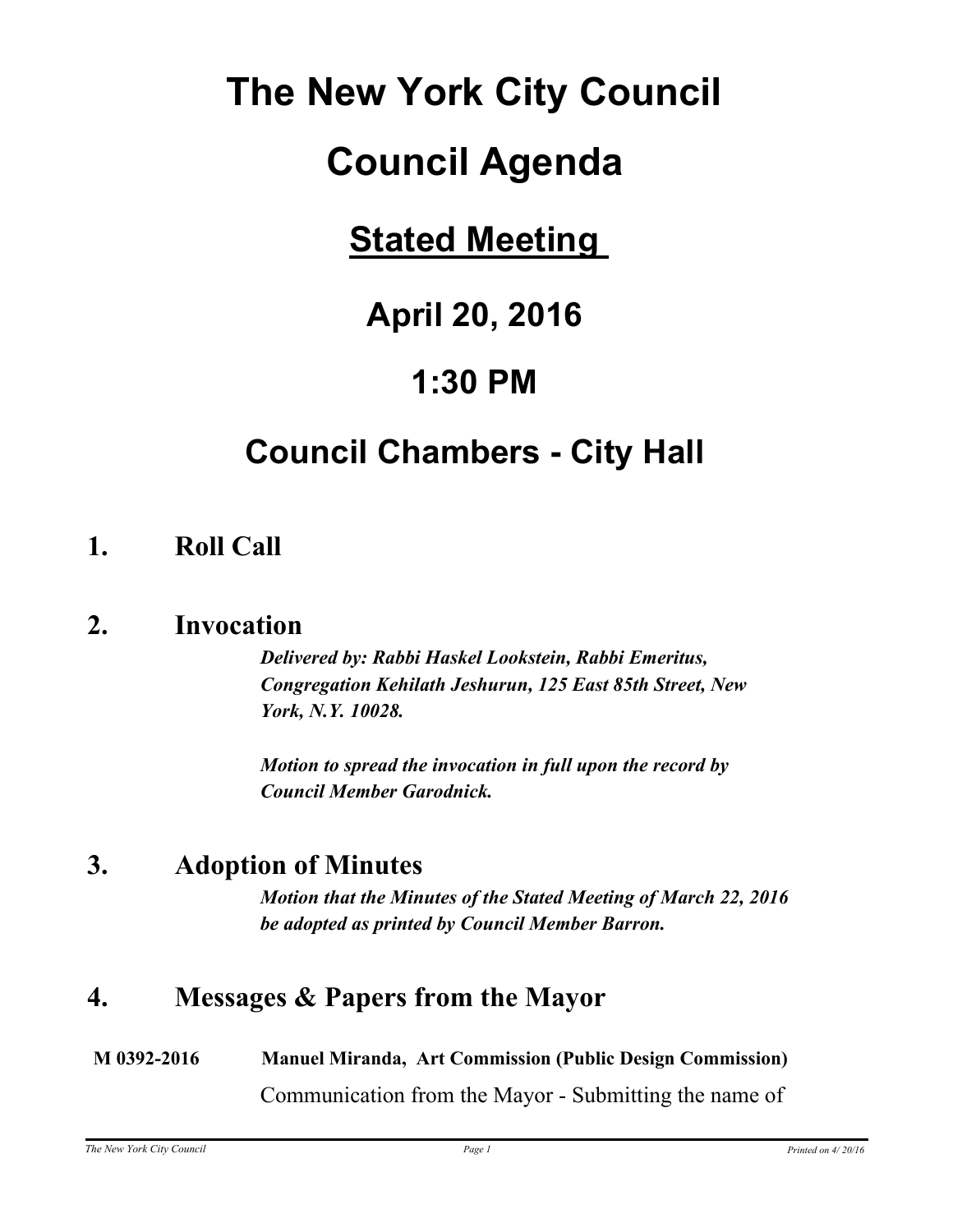Manuel Miranda to the Council for its advice and consent regarding his appointment as a member of the New York City Art Commission, pursuant to Sections 31 and 851 of the New York City Charter.

*Preconsidered - Rules, Privileges and Elections*

#### **Communications from City, County & Borough Offices 5.**

**M 0394-2016 Joseph A. Puma, Civilian Complaint Review Board.** Joseph A. Puma, candidate for re-designation by the Council to the New York City Civilian Complaint Review Board. *Preconsidered - Rules, Privileges and Elections*

# **6. Petitions and Communications**

*None*

# **7. Land Use Call-Ups**

#### **M 0393-2016 Planning, Secrates Sculpture Park, Queens (C 050319 MMQ)**

By Council Member Van Bramer: Pursuant to Rule 11.20.b of the Council and Section 197-d (b) (3) of the New York City Charter, the Council hereby resolves that the action of the City Planning Commission on Uniform Land Use Review Procedure Application No. C 050319 MMQ shall be subject to Council review.

## **8. Communication from the Speaker**

# **9. Discussion of General Orders**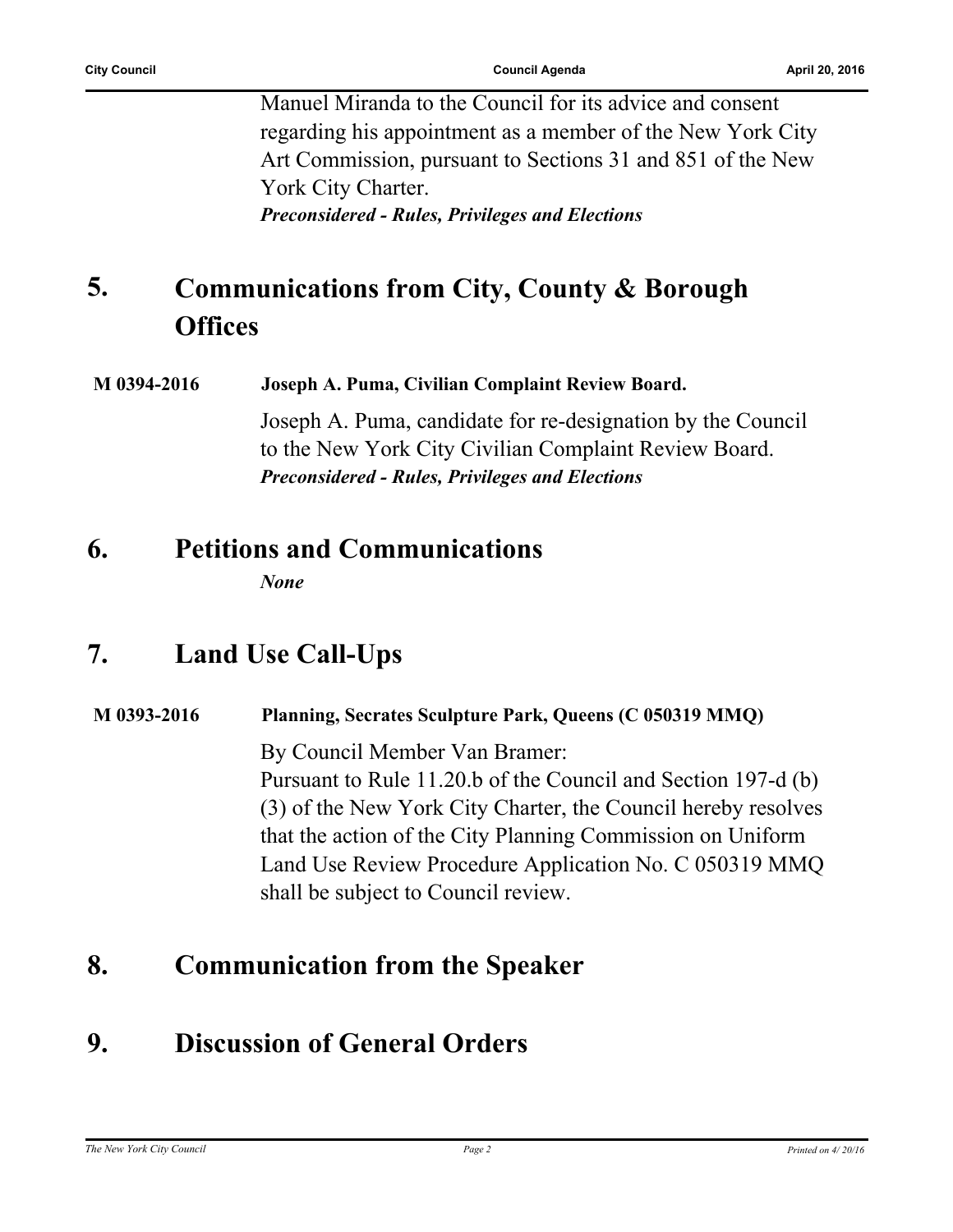#### **10. Reports of Special Committees** *None*

## **11. Reports of Standing Committees**

### **Report of the Committee on Civil Service and Labor**

**Int 1004-2015-A Requiring successor employers of buildings to retain eligible employees for a transition employment period.**

> A Local Law to repeal section 22-505 of the administrative code of the city of New York, relating to displaced building service workers and to re-enact such section *Amended and Coupled on GO*

### **Report of the Committee on Finance**

**Res 1040-2016 Approving the new designation and changes in the designation of certain organizations to receive funding in the Expense Budget.**

> Resolution approving the new designation and changes in the designation of certain organizations to receive funding in the Expense Budget *Preconsidered - Coupled on GO*

### **Report of the Committee on Health**

**Int 0902-2015-A Requiring defibrillators at baseball fields where youth leagues play.**

> A Local Law to amend the administrative code of the city of New York, in relation to requiring defibrillators at baseball fields where youth leagues play *Amended and Coupled on GO*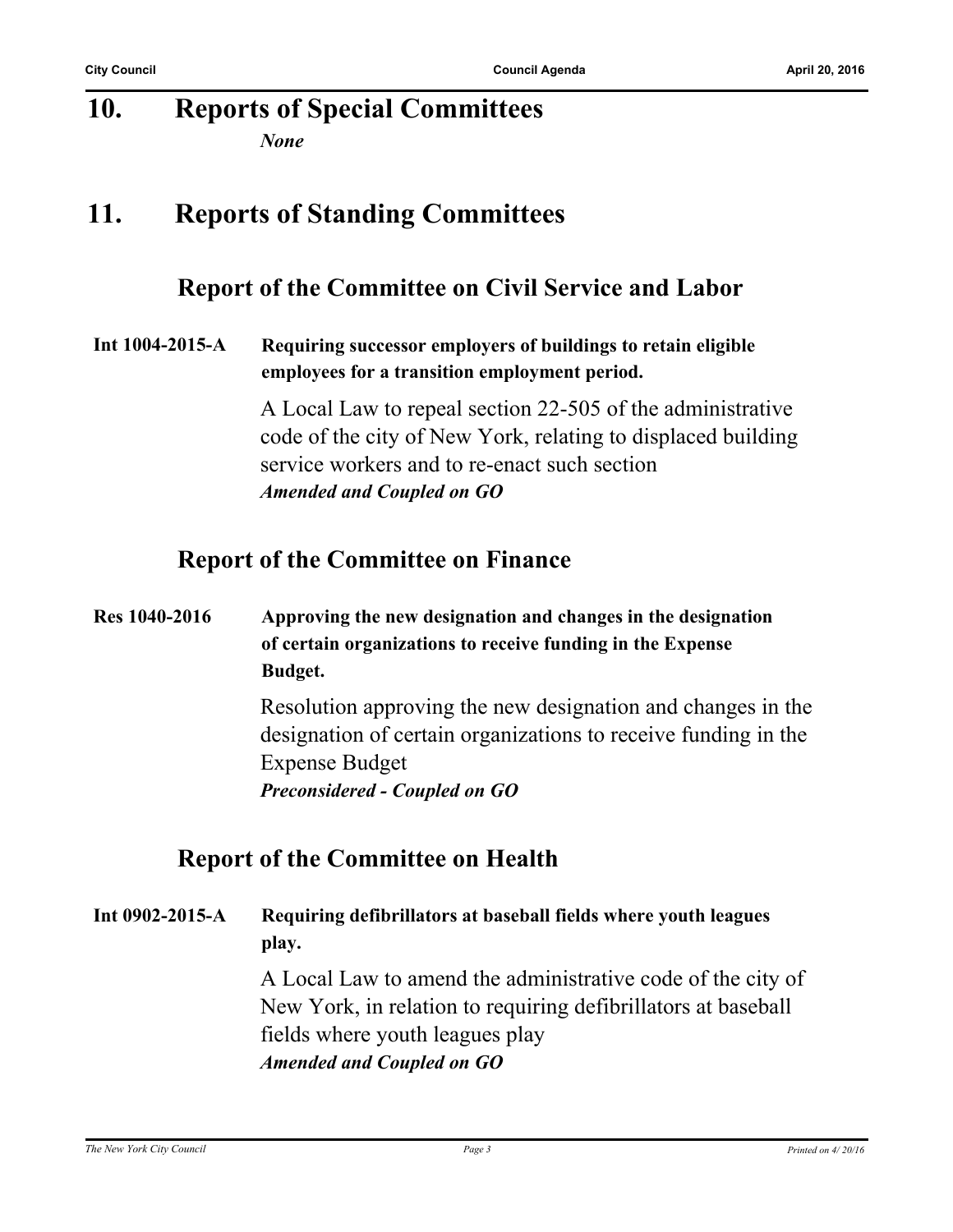### **Report of the Committee on Housing and Buildings**

| Int $0831 - 2015 - A$ | Permit filing fees for new buildings and alterations.                                                                                                                                                                                             |
|-----------------------|---------------------------------------------------------------------------------------------------------------------------------------------------------------------------------------------------------------------------------------------------|
|                       | A Local Law to amend the administrative code of the city of<br>New York, in relation to permit filing fees for new buildings<br>and alterations<br><b>Amended and Coupled on GO</b>                                                               |
| Int 1118-2016         | <b>Exemption from taxation of alterations and improvements to</b><br>multiple dwellings.                                                                                                                                                          |
|                       | A Local Law to amend the administrative code of the city of<br>New York, in relation to exemption from taxation of<br>alterations and improvements to multiple dwellings<br><b>Coupled on GO</b>                                                  |
| Int 1119-2016         | Tax exemption and abatement for certain rehabilitated<br>buildings as authorized by section 488-a of the real property tax<br>law.                                                                                                                |
|                       | A Local Law to amend the administrative code of the city of<br>New York, in relation to tax exemption and abatement for<br>certain rehabilitated buildings as authorized by section 488-a<br>of the real property tax law<br><b>Coupled on GO</b> |

### **Report of the Committee on Land Use**

#### **LU 0341-2016 Zoning, East New York Rezoning, Brooklyn (C160035ZMK)**

Application No. C 160035 ZMK submitted by the New York City Department of City Planning pursuant to Sections 197-c and 201 of the New York City Charter for an amendment of the Zoning Map, Section Nos. 17c and 17d, Borough of Brooklyn, Community Boards 5 and 16, Council Districts 37 and 42.

*Approved with Modifications and Referred to the City Planning Commission pursuant to Rule 11.70(b) of the Rules of the*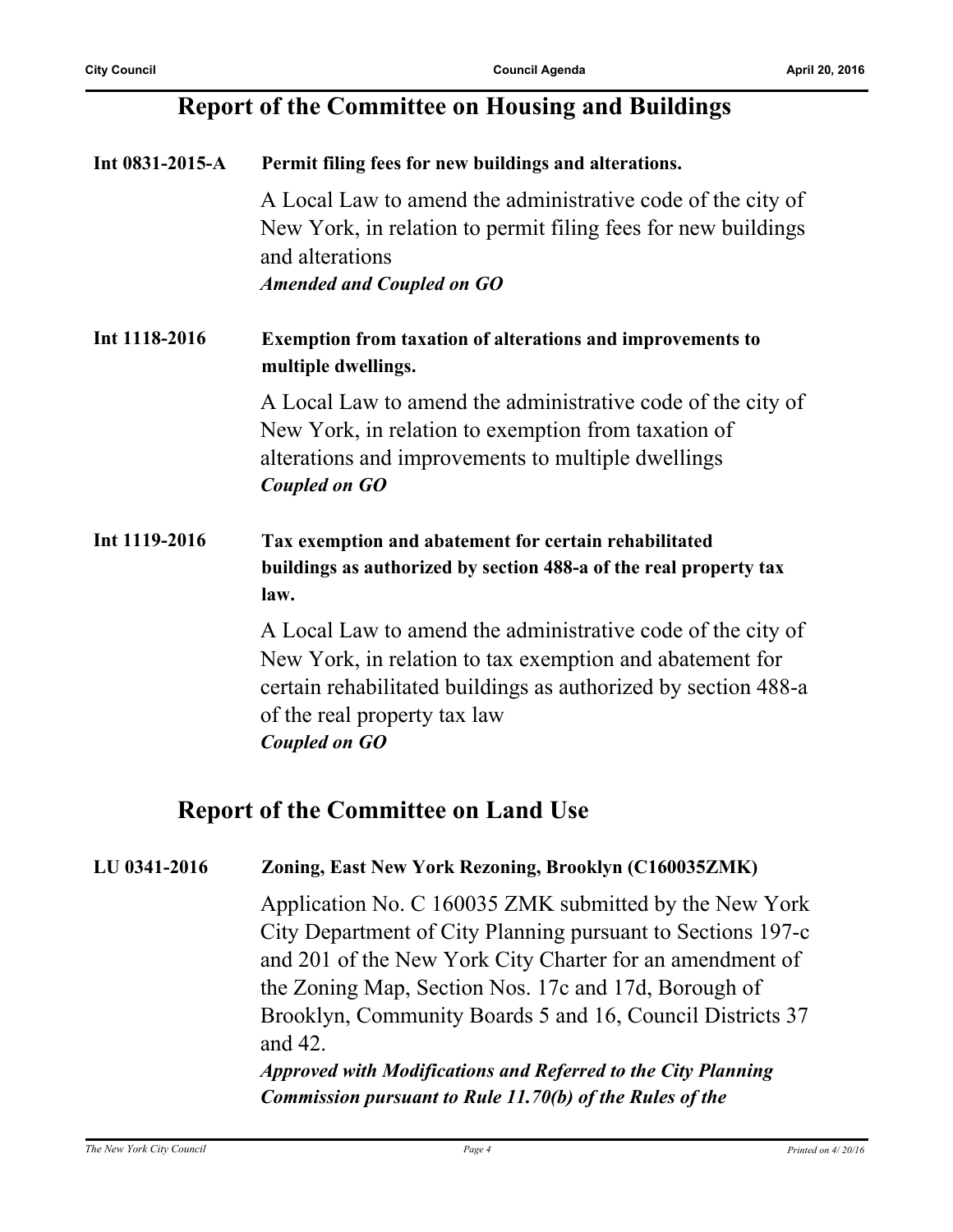#### *Council and Section 197-(d) of the New York City Charter.*

**LU 0342-2016 Zoning, East New York Rezoning, Brooklyn (C160037HUK)** Application No. C 160037 HUK submitted by the New York City Department of Housing Preservation and Development pursuant to Section 505 of Article 15 of the General Municipal (Urban Renewal) Law of New York State and Section 197-c of the New York City Charter for an amendment to the Dinsmore-Chestnut Urban Renewal Plan for the Dinsmore-Chestnut Urban Renewal Area, Borough of Brooklyn, Community Boards 5, Council Districts 37. *Approved with Modifications and Referred to the City Planning Commission pursuant to Rule 11.70(b) of the Rules of the Council and Section 197-(d) of the New York City Charter.* **LU 0343-2016 Zoning, East New York Rezoning, Brooklyn (C160042HDK)** Application No. C 160042 HDK submitted by the New York City Department of Housing Preservation and Development pursuant to Section 197-c of the New York City Charter, for the disposition of City-owned property comprising Site A (Block 4142, Lot 32), within the Dinsmore-Chestnut Urban Renewal Area, Borough of Brooklyn, Community Board 5, Council Districts 37. *Approved with Modifications and Referred to the City Planning Commission pursuant to Rule 11.70(b) of the Rules of the Council and Section 197-(d) of the New York City Charter.* **LU 0344-2016 Zoning, East New York Rezoning, Brooklyn (N160050ZRK)** Application No. N 160050 ZRK submitted by the New York City Department of City Planning pursuant to Section 201 of the New York City Charter, for an amendment of the Zoning Resolution of the City of New York, for the purpose of establishing Special Mixed Use District 16, establishing Special Enhanced Commercial Districts, and establishing a Mandatory Inclusionary Housing Area, Borough of Brooklyn, Community Boards 5 and 16, Council Districts 37 and 42.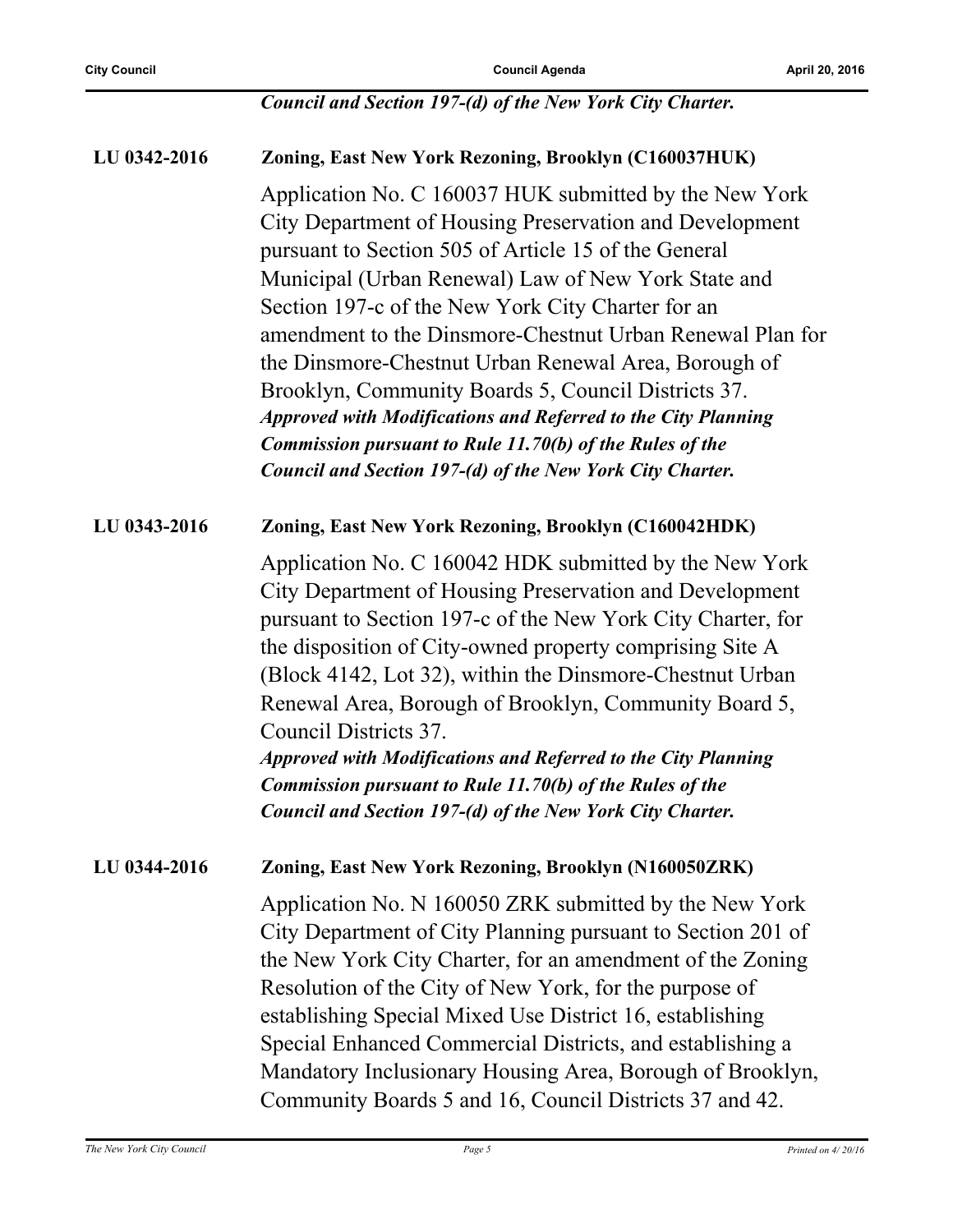| Approved with Modifications and Referred to the City Planning   |
|-----------------------------------------------------------------|
| <b>Commission pursuant to Rule 11.70(b) of the Rules of the</b> |
| Council and Section 197-(d) of the New York City Charter.       |

#### **Res 1043-2016 LU 348 - Planning, TWA FLIGHT CENTER HOTEL AT JFK AIRPORT, Queens (C160097 PPQ)**

Application No. C 160097 PPQ submitted by the Department of Small Business Services, pursuant to Section 197-c of the New York City Charter, for the disposition of a lease to Flight Center Hotel, LLC, located at Building 60 at JFK International Airport, Block 14260, p/o Lot 1, pursuant to zoning, Borough of Queens, Community Districts 10, 12 and 13, Council District 28. This application is subject to review and action by the Land Use Committee only if appealed to the Council pursuant to Charter Section 197-d(b)(2) or called up by vote of the Council pursuant to Charter Section 197-d(b)(3). *Coupled on GO*

#### **Res 1044-2016 LU 349 - Planning, TIMPSON PLACE ASSOC., Bronx (20165422 HAX)**

Application No. 20165422 HAX submitted by New York City Department of Housing Preservation and Development pursuant to Section 114, 122(l), 123, and 125 of the Private Housing Finance Law for approval of a new tax exemption, project summary, voluntary dissolution of the current owner, and conveyance from the current owner to a new owner of properties located at Block 2603, Lots 67, 73, 78, Borough of the Bronx, Community Board 2, Council District 8. *Coupled on GO*

#### **Res 1045-2016 LU 353 - Planning, BRONX SHEPHERDS (AKA CPE EQUITIES), Bronx (20165426 HAX)**

Application No. 20165426 HAX submitted by New York City Department of Housing Preservation and Development pursuant to Section 577 of the Private Housing Finance Law for an amendment to a previously approved real property tax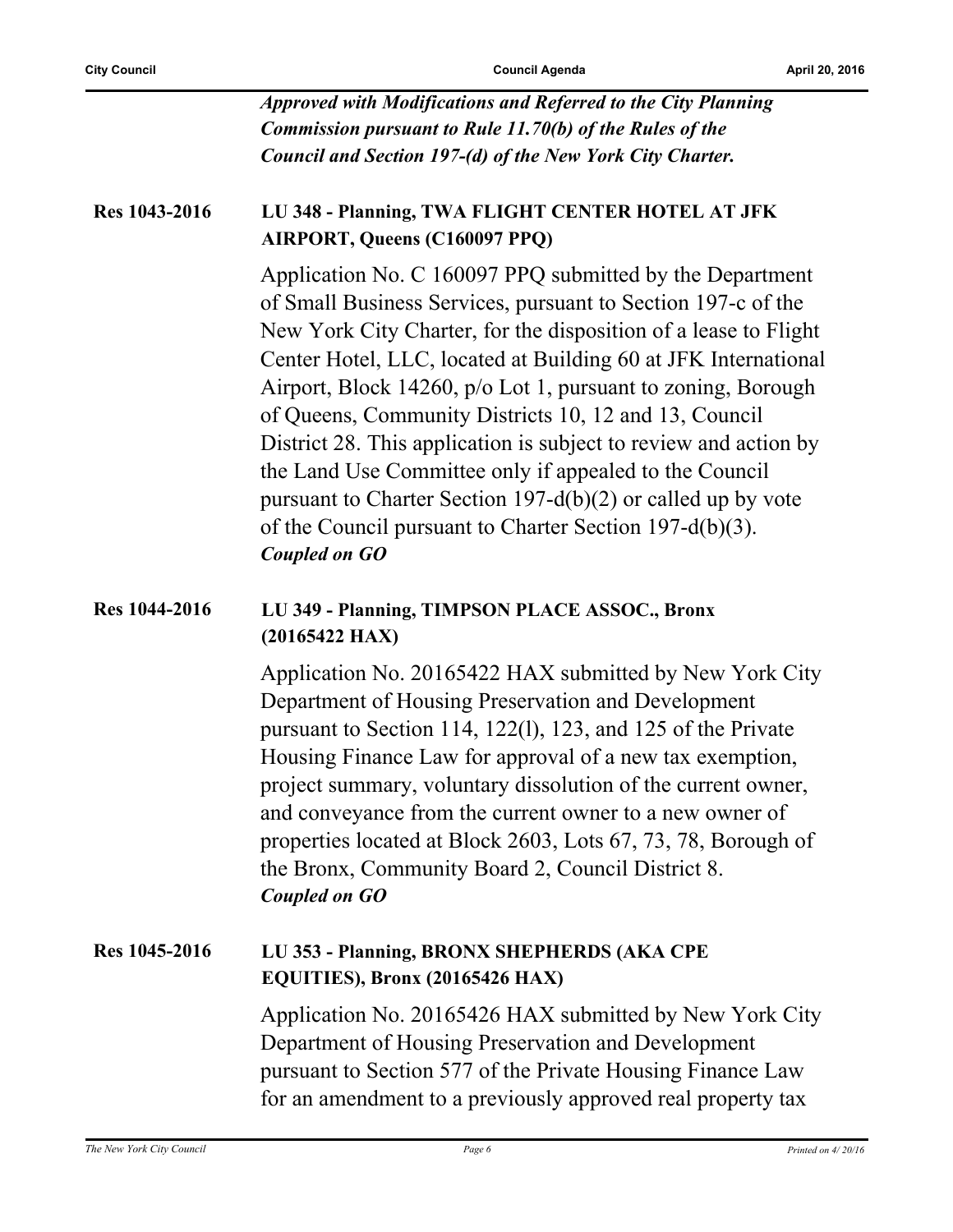| exemption for property located at Block 2934, Lots 23, 26, 29 |
|---------------------------------------------------------------|
| and 31; Block 2662, Lot 10; Block 2668, Lots 30 and 33;       |
| Block 2669, Lots 6 and 47; Block 2685, Lot 48; Block 2799,    |
| Lot 18; Block 2869, Lot 142; Block 2877, Lot 268; Block       |
| 2879, Lots 68 and 69; Block 2890, Lot 17; Block 2892, Lot     |
| 38; Block 2903, Lots 3, 41, 43 and 44; Block 2971, Lots 10,   |
| 12 and 14; and Block 3776, Lot 44; Borough of the Bronx;      |
| Community Districts 2, 3, 5, and 9; Council Districts 14, 15, |
| 16, 17, and 18.                                               |
| Coupled on GO                                                 |

#### **Res 1046-2016 LU 354 - Zoning, Sidewalk café, PAGANI, 289 Bleecker St, Manhattan (20165357 TCM)**

Application No. 20165357 TCM pursuant to Section 20-226 of the Administrative Code of the City of New York, concerning the petition of 289 Bleecker Restaurant LLC, for a revocable consent to establish, maintain and operate an unenclosed sidewalk café located at 289 Bleecker Street, Borough of Manhattan, Community Board 2, Council District 3. This application is subject to review and action by the Land Use Committee only if called-up by vote of the Council pursuant to Rule 11.20b of the Council and Section 20-226 of the New York City Administrative Code. *Coupled on GO*

#### **Res 1047-2016 LU 355 - Zoning, WOODLAWN REZONING, Bronx (C 160065 ZMX)**

Application No. C 160065 ZMX submitted by the New York City Department of City Planning pursuant to Sections 197-s and 201 of the New York City for an amendment of the Zoning Map, Section No. 2a, changing property from an R7A district to an R4A district, Borough of the Bronx, Community Board 12, Council District 12. *Coupled on GO*

#### **Res 1048-2016 LU 356 - Planning, ALBERT GOODMAN PLAZA, Bronx (20165481 HAX)**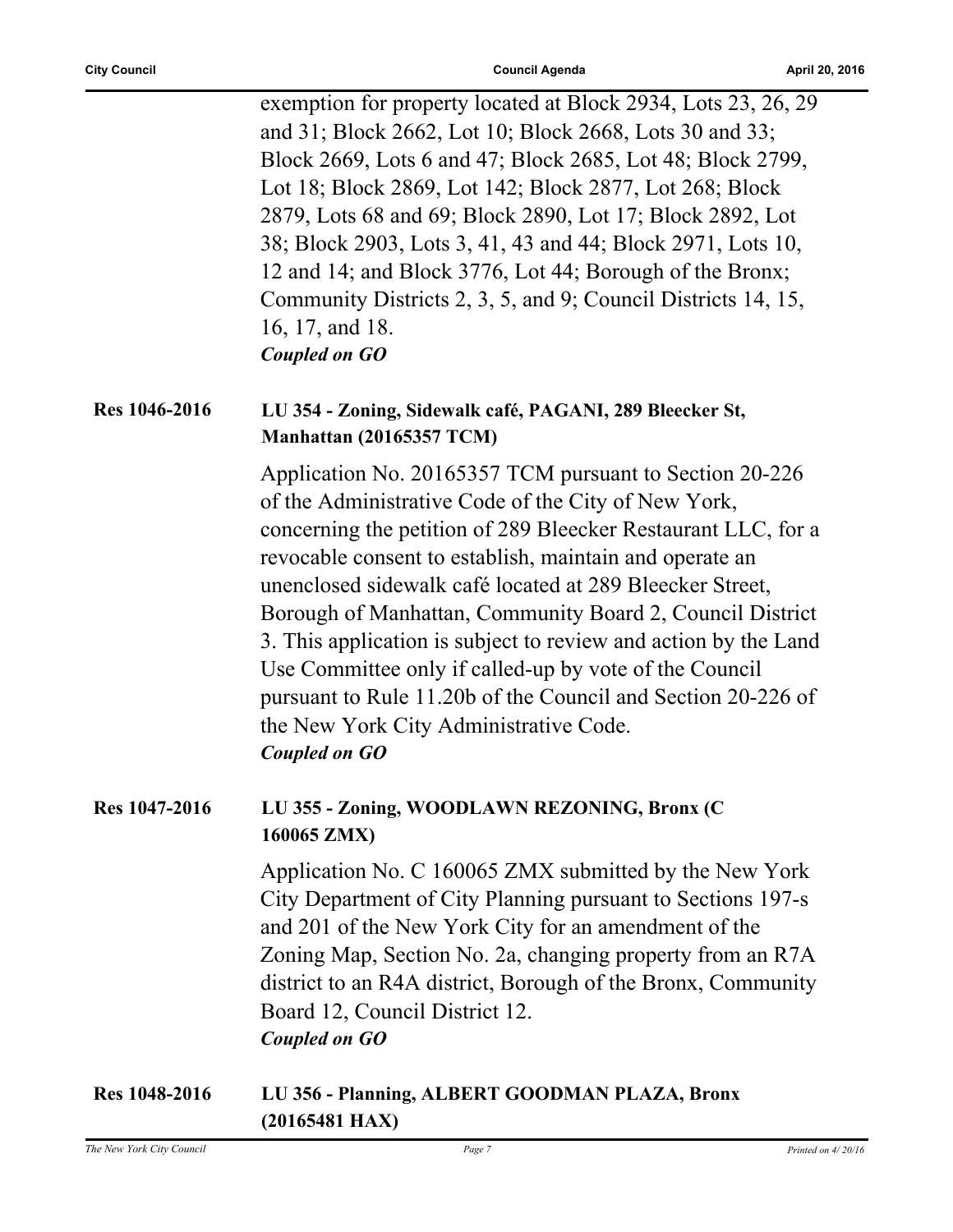Application No. 20165481 HAX submitted by New York City Department of Housing Preservation and Development pursuant to Section 577 of the Private Housing Finance Law and for an amendment to a previously approved real property tax exemption for property located at Block 2621, Lot 1 and Block 2632, Lot 1, Borough of the Bronx, Community Board 3, Council District 16. *Coupled on GO*

### **Report of the Committee on Public Safety**

#### **Int 0809-2015-A The coordination and targeted delivery of social services in high crime areas.**

A Local Law to amend the administrative code of the city of New York, in relation to the coordination and targeted delivery of social services in priority areas *Amended and Coupled on GO*

### **Report of the Committee on Rules, Privileges, and Elections**

| Res 1049-2016 | M 388 - Frank V. Carone, Taxi and Limousine Commission    |
|---------------|-----------------------------------------------------------|
|               | RESOLUTION APPROVING THE REAPPOINTMENT BY                 |
|               | THE MAYOR OF FRANK V. CARONE AS A MEMBER OF               |
|               | THE NEW YORK CITY TAXI AND LIMOUSINE                      |
|               | <b>COMMISSION</b>                                         |
|               | Coupled on GO                                             |
| Res 1050-2016 | M 389 - Lauvienska Polanco, Taxi and Limousine Commission |
|               | RESOLUTION APPROVING THE REAPPOINTMENT BY                 |
|               | THE MAYOR OF LAUVIENSKA POLANCO AS A                      |
|               | MEMBER OF THE NEW YORK CITY TAXI AND                      |
|               | LIMOUSINE COMMISSION                                      |
|               | Coupled on GO                                             |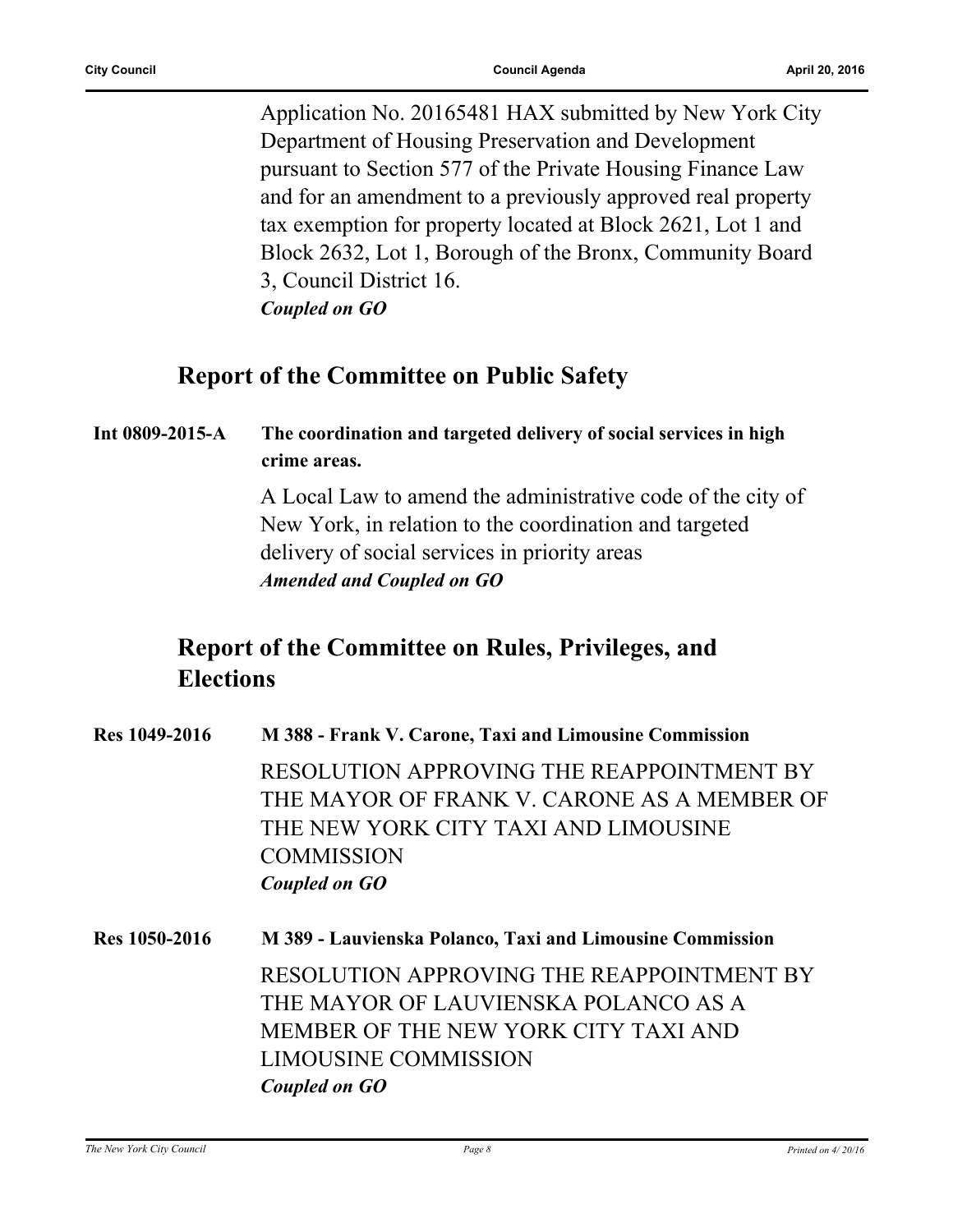| M 390 - Jeanne Lutfy, Landmarks Preservation Commission. |
|----------------------------------------------------------|
| RESOLUTION APPROVING THE APPOINTMENT BY                  |
| THE MAYOR OF JEANNE LUTFY AS A MEMBER OF                 |
| THE NEW YORK CITY LANDMARKS PRESERVATION                 |
| <b>COMMISSION</b>                                        |
| <b>Coupled on GO</b>                                     |
| M 392 - Manuel Miranda, Art Commission (Public Design    |
| <b>Commission</b> )                                      |
| RESOLUTION APPROVING THE APPOINTMENT BY                  |
| THE MAYOR OF MANUEL MIRANDA AS A MEMBER                  |
| OF THE NEW YORK CITY ART COMMISSION                      |
| <b>Preconsidered - Coupled on GO</b>                     |
| M 394 - Joseph A. Puma, Civilian Complaint Review Board. |
| RESOLUTION APPROVING THE REDESIGNATION BY                |
| THE COUNCIL OF JOSEPH A PUMA AS A MEMBER OF              |
| THE NEW YORK CITY CIVILIAN COMPLAINT REVIEW              |
| <b>BOARD</b>                                             |
| <b>Preconsidered - Coupled on GO</b>                     |
| <b>General Orders Calendar</b>                           |
| LU 341 - Zoning, East New York Rezoning, Brooklyn        |
|                                                          |

**(C160035ZMK)**

Application No. C 160035 ZMK submitted by the New York City Department of City Planning pursuant to Sections 197-c and 201 of the New York City Charter for an amendment of the Zoning Map, Section Nos. 17c and 17d, Borough of Brooklyn, Community Boards 5 and 16, Council Districts 37 and 42. *Coupled on GO*

**Res 1055-2016 LU 342 - Zoning, East New York Rezoning, Brooklyn (C160037HUK)**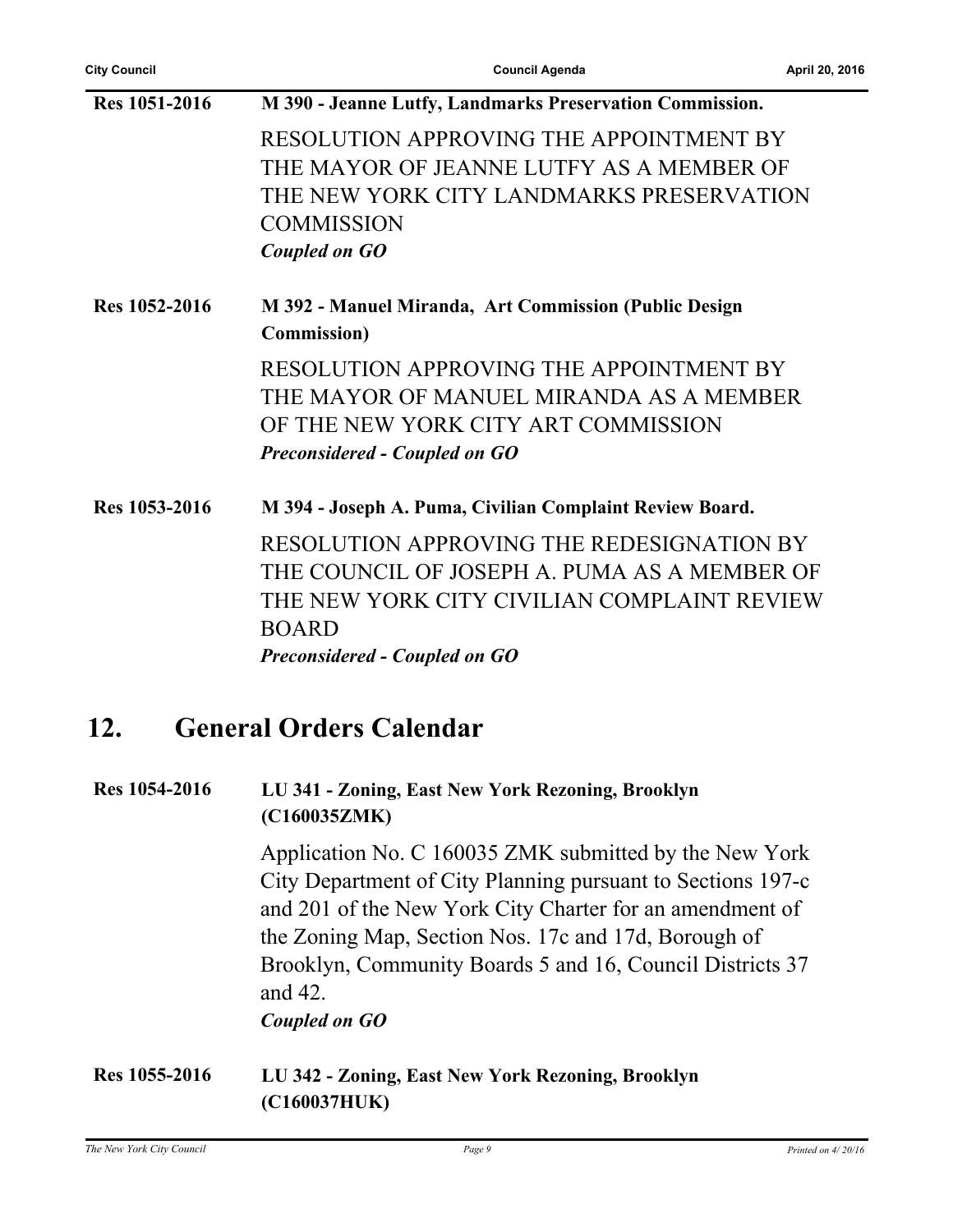Application No. C 160037 HUK submitted by the New York City Department of Housing Preservation and Development pursuant to Section 505 of Article 15 of the General Municipal (Urban Renewal) Law of New York State and Section 197-c of the New York City Charter for an amendment to the Dinsmore-Chestnut Urban Renewal Plan for the Dinsmore-Chestnut Urban Renewal Area, Borough of Brooklyn, Community Boards 5, Council Districts 37. *Coupled on GO*

#### **Res 1056-2016 LU 343 - Zoning, East New York Rezoning, Brooklyn (C160042HDK)**

Application No. C 160042 HDK submitted by the New York City Department of Housing Preservation and Development pursuant to Section 197-c of the New York City Charter, for the disposition of City-owned property comprising Site A (Block 4142, Lot 32), within the Dinsmore-Chestnut Urban Renewal Area, Borough of Brooklyn, Community Board 5, Council Districts 37. *Coupled on GO*

#### **Res 1057-2016 LU 344 - Zoning, East New York Rezoning, Brooklyn (N160050ZRK)**

Application No. N 160050 ZRK submitted by the New York City Department of City Planning pursuant to Section 201 of the New York City Charter, for an amendment of the Zoning Resolution of the City of New York, for the purpose of establishing Special Mixed Use District 16, establishing Special Enhanced Commercial Districts, and establishing a Mandatory Inclusionary Housing Area, Borough of Brooklyn, Community Boards 5 and 16, Council Districts 37 and 42. *Coupled on GO*

#### **T2014-0002 Commissioner of Deeds** *Coupled on GO*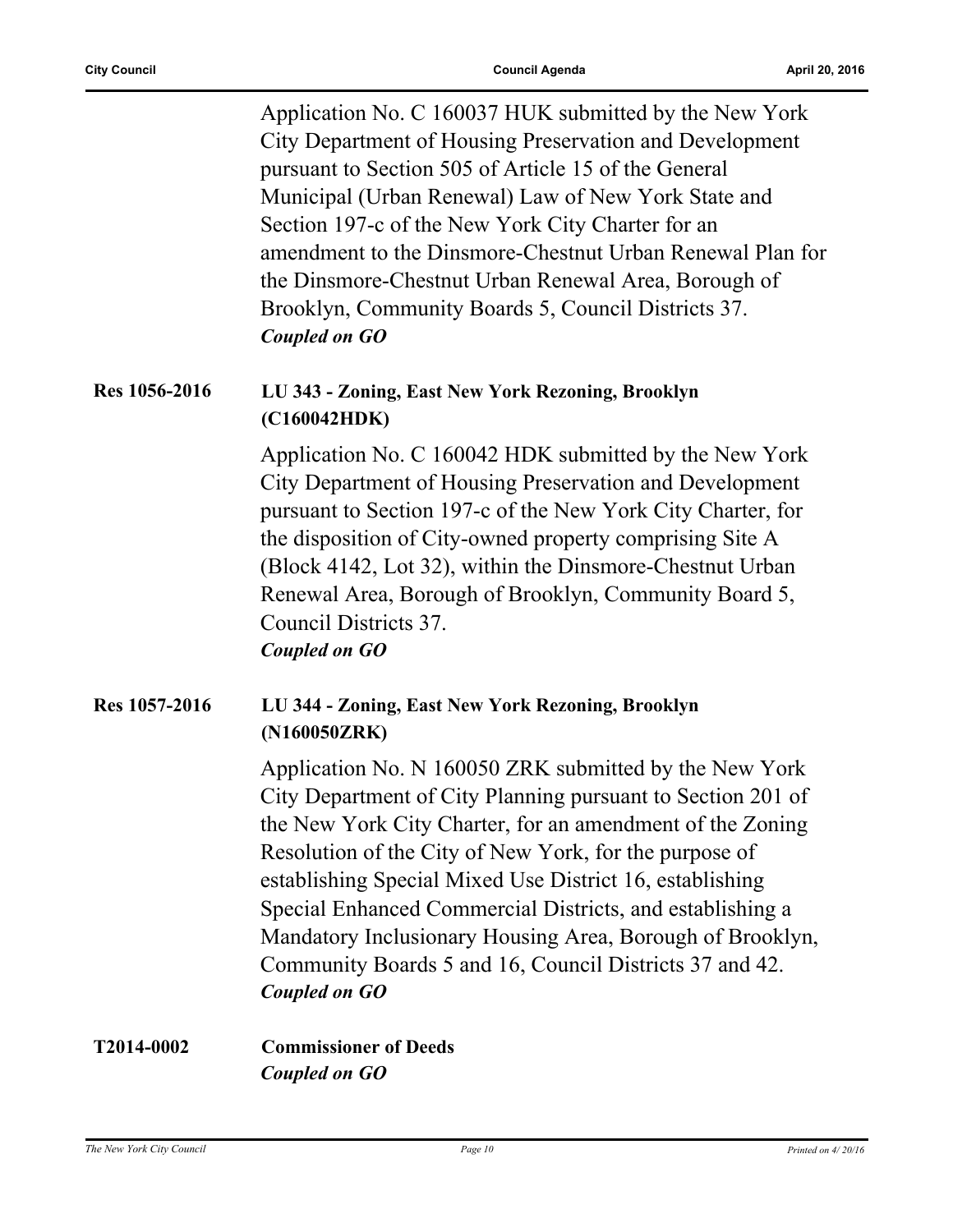# **Coupled on General Order Calendar**

## **Civil Service and Labor**

**Int 1004-2015-A Requiring successor employers of buildings to retain eligible employees for a transition employment period.** *A and GO*

### **Finance**

**Res 1040-2016 Approving the new designation and changes in the designation of certain organizations to receive funding in the Expense Budget.** *Preconsidered - GO*

## **Health**

**Int 0902-2015-A Requiring defibrillators at baseball fields where youth leagues play.** *A and GO*

# **Housing and Buildings**

| Int $0831 - 2015 - A$ | Permit filing fees for new buildings and alterations.<br>A and GO                                                                        |
|-----------------------|------------------------------------------------------------------------------------------------------------------------------------------|
| Int 1118-2016         | <b>Exemption from taxation of alterations and improvements to</b><br>multiple dwellings.<br>GO                                           |
| Int 1119-2016         | Tax exemption and abatement for certain rehabilitated<br>buildings as authorized by section 488-a of the real property tax<br>law.<br>GO |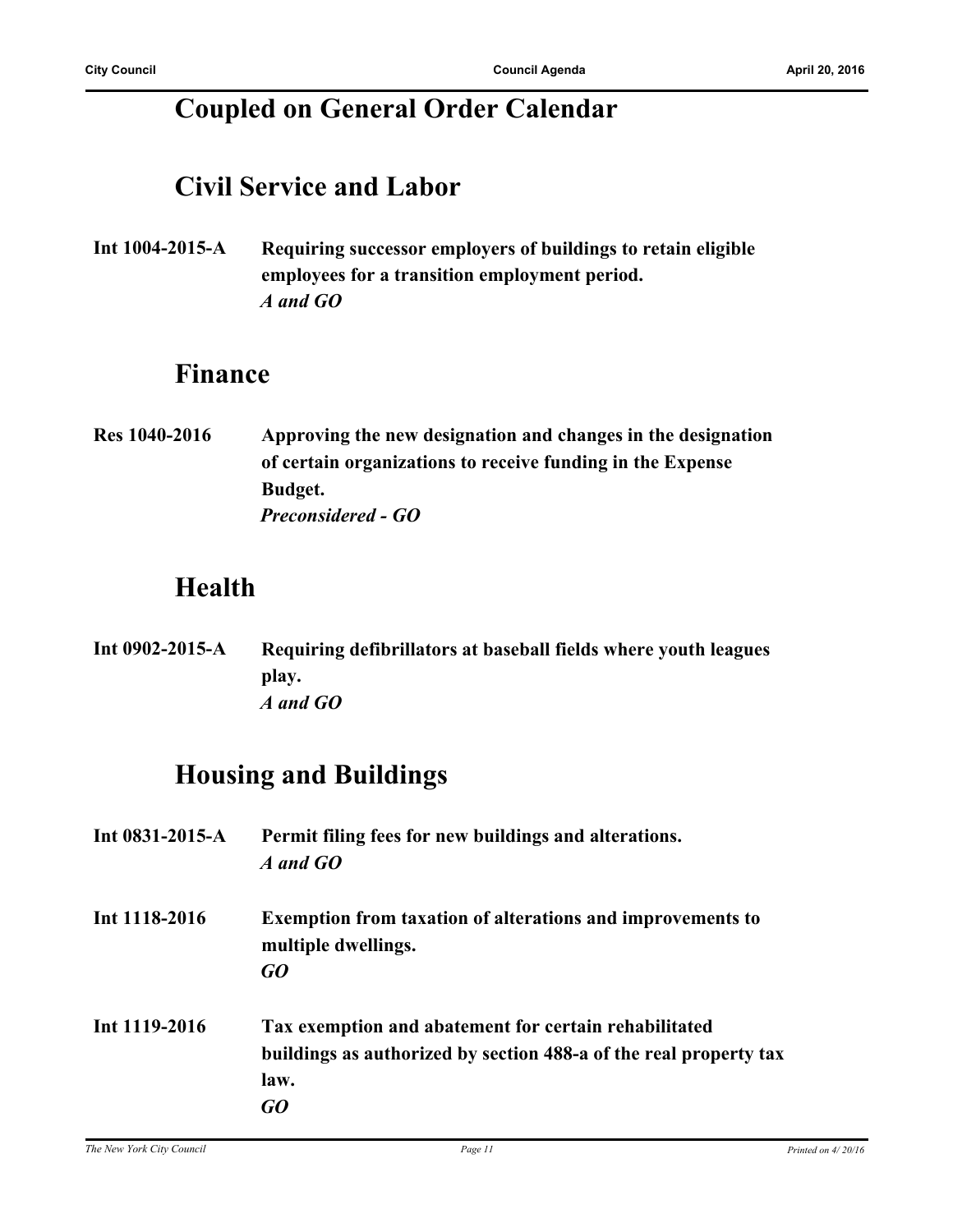# **Land Use**

| Res 1043-2016        | LU 348 - Planning, TWA FLIGHT CENTER HOTEL AT JFK<br>AIRPORT, Queens (C160097 PPQ)<br>GQ   |
|----------------------|--------------------------------------------------------------------------------------------|
| <b>Res</b> 1044-2016 | LU 349 - Planning, TIMPSON PLACE ASSOC., Bronx<br>$(20165422$ HAX)<br>GQ                   |
| Res 1045-2016        | LU 353 - Planning, BRONX SHEPHERDS (AKA CPE<br>EQUITIES), Bronx (20165426 HAX)<br>GQ       |
| <b>Res</b> 1046-2016 | LU 354 - Zoning, Sidewalk café, PAGANI, 289 Bleecker St,<br>Manhattan (20165357 TCM)<br>GQ |
| <b>Res</b> 1047-2016 | LU 355 - Zoning, WOODLAWN REZONING, Bronx (C<br>160065 ZMX)<br>GQ                          |
| <b>Res</b> 1048-2016 | LU 356 - Planning, ALBERT GOODMAN PLAZA, Bronx<br>$(20165481$ HAX)<br>GO                   |

# **Public Safety**

**Int 0809-2015-A The coordination and targeted delivery of social services in high crime areas.** *A and GO*

# **Rules, Privileges, and Elections**

**Res 1049-2016 M 388 - Frank V. Carone, Taxi and Limousine Commission**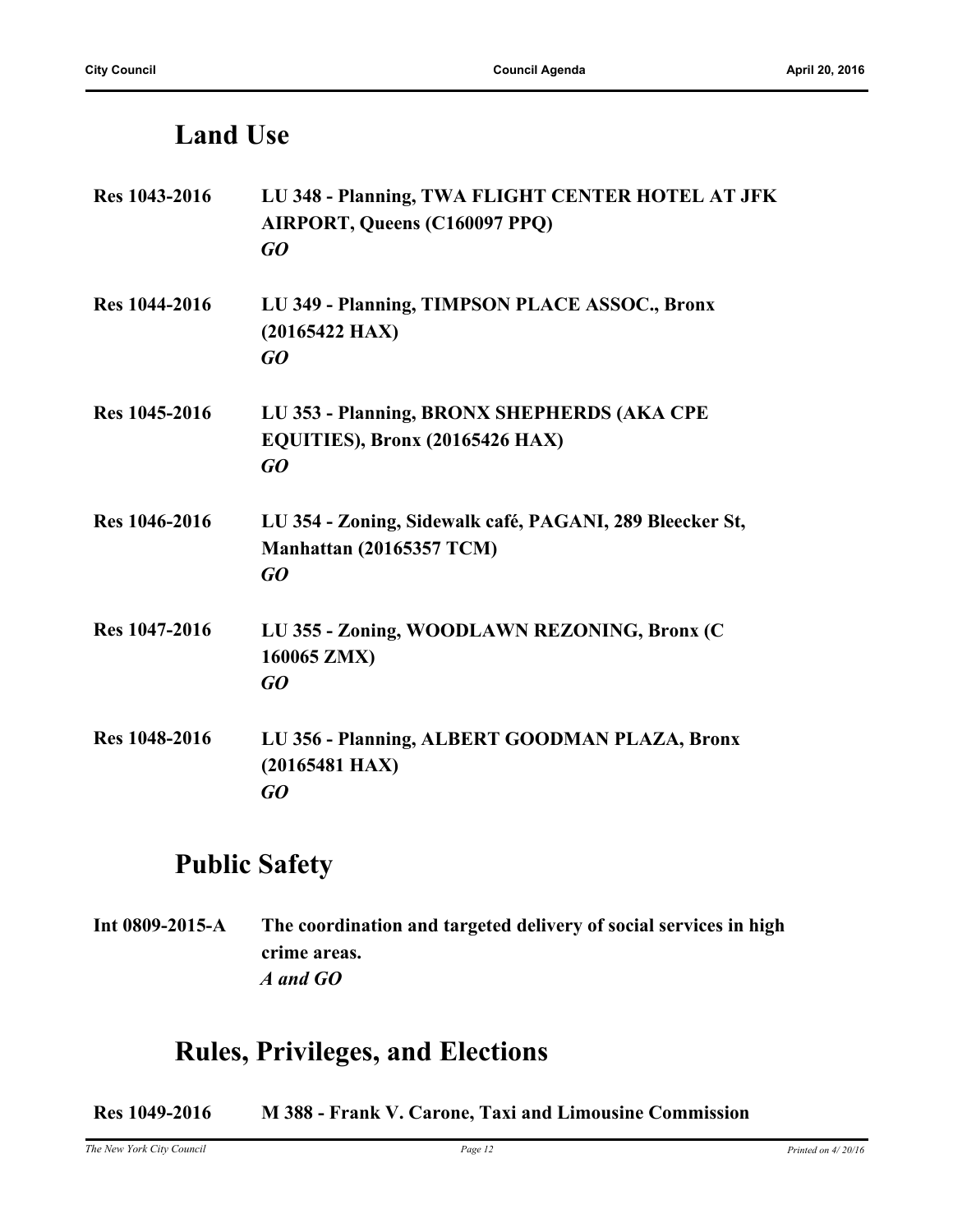|               | GO                                                                                                        |
|---------------|-----------------------------------------------------------------------------------------------------------|
| Res 1050-2016 | M 389 - Lauvienska Polanco, Taxi and Limousine Commission<br>GO                                           |
| Res 1051-2016 | M 390 - Jeanne Lutfy, Landmarks Preservation Commission.<br>GO                                            |
| Res 1052-2016 | M 392 - Manuel Miranda, Art Commission (Public Design<br><b>Commission</b> )<br><b>Preconsidered - GO</b> |
| Res 1053-2016 | M 394 - Joseph A. Puma, Civilian Complaint Review Board.<br><b>Preconsidered - GO</b>                     |

# **General Order Calendar**

| Res 1054-2016 | LU 341 - Zoning, East New York Rezoning, Brooklyn<br>(C160035ZMK)<br>GO |
|---------------|-------------------------------------------------------------------------|
| Res 1055-2016 | LU 342 - Zoning, East New York Rezoning, Brooklyn<br>(C160037HUK)<br>GO |
| Res 1056-2016 | LU 343 - Zoning, East New York Rezoning, Brooklyn<br>(C160042HDK)<br>GO |
| Res 1057-2016 | LU 344 - Zoning, East New York Rezoning, Brooklyn<br>(N160050ZRK)<br>GO |
| T2014-0002    | <b>Commissioner of Deeds</b><br>GO                                      |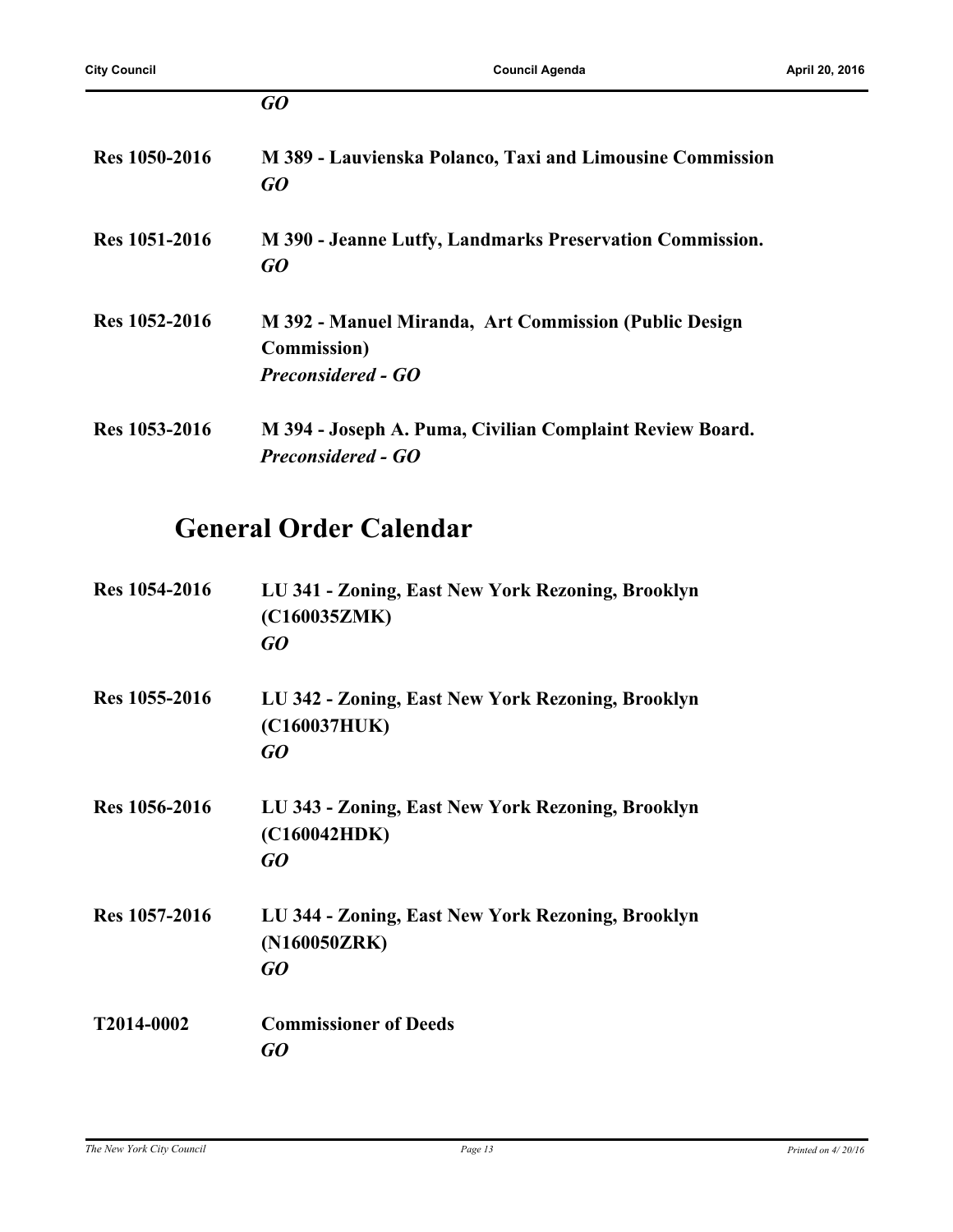#### **Introduction & Reading of Bills See Attached 13.**

## **14. Discussion of Resolutions**

### **15. Resolutions**

#### **Res 0375-2014 DOE to include lessons on climate change in K-12 schools' curriculum.**

Resolution calling upon New York State Department of Education to include lessons on climate change in K-12 schools' curriculum. *Adopted by the Committee on Education*

**Res 1013-2016-A Make Earth Day 2016 a car-free day for private and all non-essential city vehicles.**

> Resolution calling upon the City of New York to make Earth Day 2016 a car-free day for private and all non-essential city vehicles *Amended and Adopted by the Committee on Transportation*

### **16. General Discussion**

### **17. Extension of Remarks**

### **INTRODUCTION AND READING OF BILLS**

**Res 1035-2016** *By The Speaker (Council Member Mark-Viverito)*

Resolution calling upon the New York State Office of Temporary and Disability Assistance to promulgate a rule which would increase the current public assistance shelter allowance amounts in New York City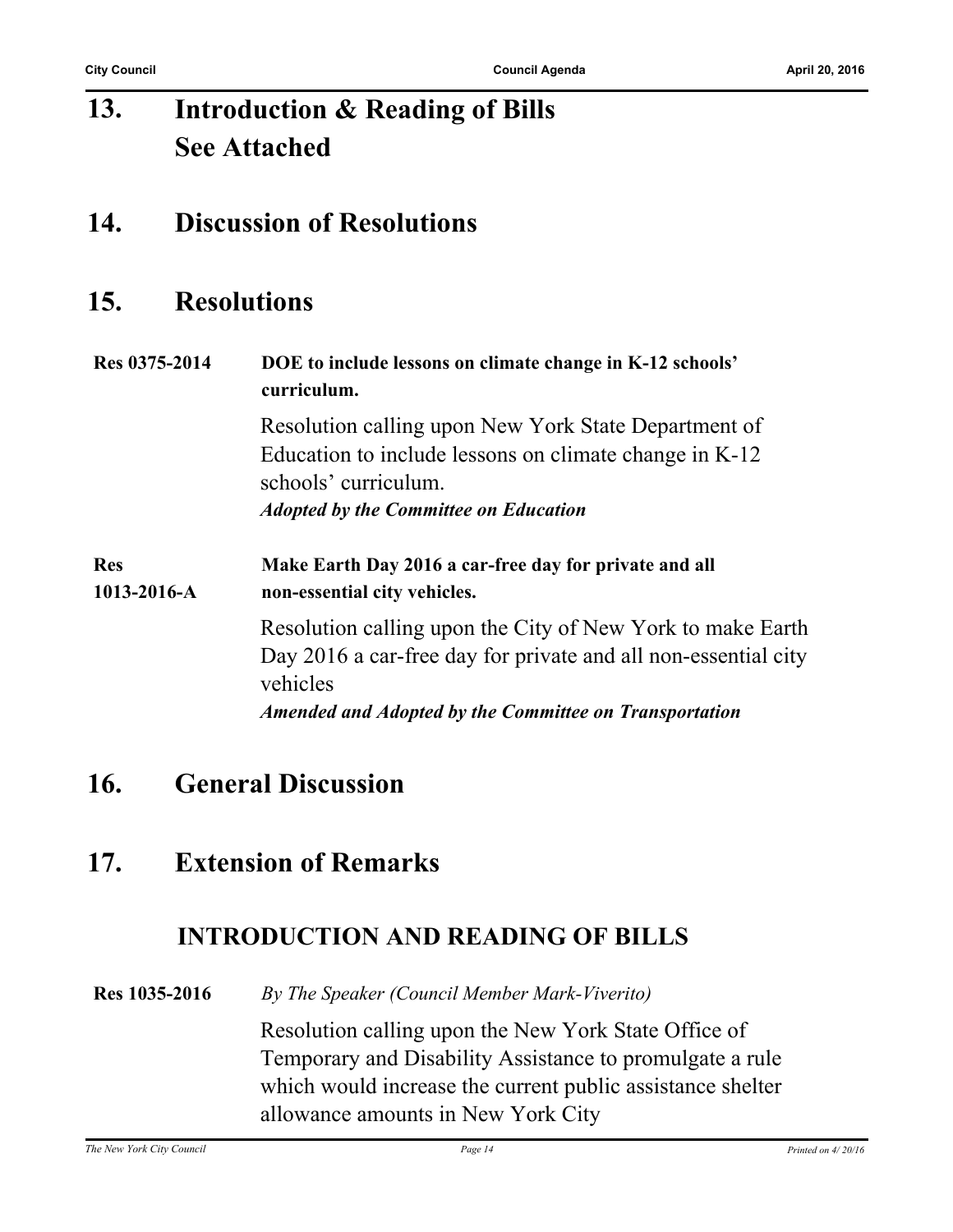|                      | <b>General Welfare</b>                                                                                                                                                                                                 |
|----------------------|------------------------------------------------------------------------------------------------------------------------------------------------------------------------------------------------------------------------|
| Int 1158-2016        | By Council Members Borelli, Vacca and Matteo                                                                                                                                                                           |
|                      | A Local Law in relation to a report on the routing of cellular<br>9-1-1 calls near the geographic boundaries of the city of New<br>York<br><b>Technology</b>                                                           |
| Int 1159-2016        | By Council Member Constantinides                                                                                                                                                                                       |
|                      | A Local Law to amend the administrative code of the city of<br>New York in relation to the installation of solar water heating<br>and thermal energy systems on city-owned buildings<br><b>Governmental Operations</b> |
| Int 1160-2016        | By Council Members Constantinides and Richards (in conjunction<br>with the Mayor)                                                                                                                                      |
|                      | A Local Law to amend the administrative code of the city of<br>New York, in relation to the installation of sub-meters in<br>certain tenant spaces<br><b>Housing and Buildings</b>                                     |
| Int 1161-2016        | By Council Members Crowley, Cumbo, Johnson and Rosenthal                                                                                                                                                               |
|                      | A Local Law to amend the administrative code of the city of<br>New York, in relation to reporting on HPV vaccination rates<br><b>Health</b>                                                                            |
| Int 1162-2016        | By Council Members Crowley, Cumbo, Johnson and Rosenthal                                                                                                                                                               |
|                      | A Local Law to amend the administrative code of the city of<br>New York, in relation to reporting on the use of long-acting<br>reversible contraceptives<br><b>Health</b>                                              |
| <b>Res</b> 1036-2016 | By Council Members Cumbo and Williams                                                                                                                                                                                  |
|                      | Resolution calling upon the New York City Department of<br>Education to include age-appropriate gun violence prevention                                                                                                |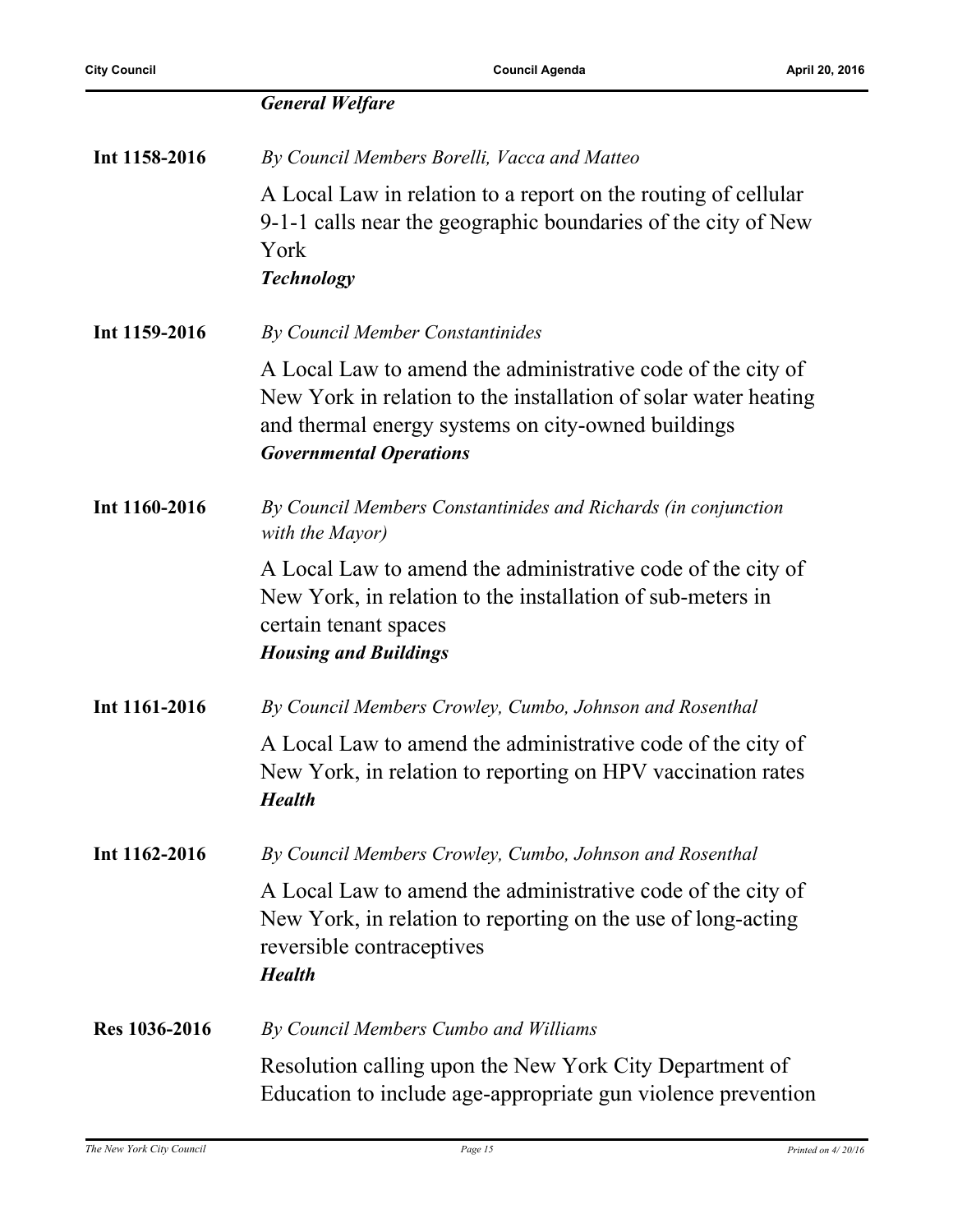**City Council Council Agenda April 20, 2016**

|               | curriculum in all schools.<br><b>Education</b>                                                                                                                                                                                                                                                                                                   |
|---------------|--------------------------------------------------------------------------------------------------------------------------------------------------------------------------------------------------------------------------------------------------------------------------------------------------------------------------------------------------|
| Res 1037-2016 | By Council Members Dickens, Cornegy Jr. and Cumbo                                                                                                                                                                                                                                                                                                |
|               | Resolution calling upon the State Legislature to pass, and the<br>Governor to sign, legislation that would create a tax incentive<br>for small businesses to hire from within the communities in<br>which they are located<br><b>Finance</b>                                                                                                     |
| Res 1038-2016 | By Council Member Espinal Jr.                                                                                                                                                                                                                                                                                                                    |
|               | Resolution calling upon the State Legislature to pass, and the<br>Governor to sign, legislation that would provide tax benefits<br>to individuals working in the creative arts industry and to<br>property owners who construct or lease commercial space to<br>creative artists or creative arts organizations<br><b>Finance</b>                |
| Res 1039-2016 | By Council Members Espinal Jr. and Mealy                                                                                                                                                                                                                                                                                                         |
|               | Resolution calling upon the New York State Legislature to<br>pass and Governor Cuomo to sign S.7049/A.9648, which<br>would ensure that participants in the Special Supplemental<br>Nutrition Program for Women, Infants and Children may<br>receive foods from any vendor approved by such program,<br>including infant formula<br><b>Health</b> |
| Res 1040-2016 | By Council Member Ferreras-Copeland                                                                                                                                                                                                                                                                                                              |
|               | Resolution approving the new designation and changes in the<br>designation of certain organizations to receive funding in the<br><b>Expense Budget</b><br><b>Preconsidered - Finance</b>                                                                                                                                                         |
| Int 1163-2016 | By Council Members Garodnick, Richards, Johnson and<br>Constantinides (in conjunction with the Mayor)                                                                                                                                                                                                                                            |
|               | A Local Law to amend the administrative code of the city of                                                                                                                                                                                                                                                                                      |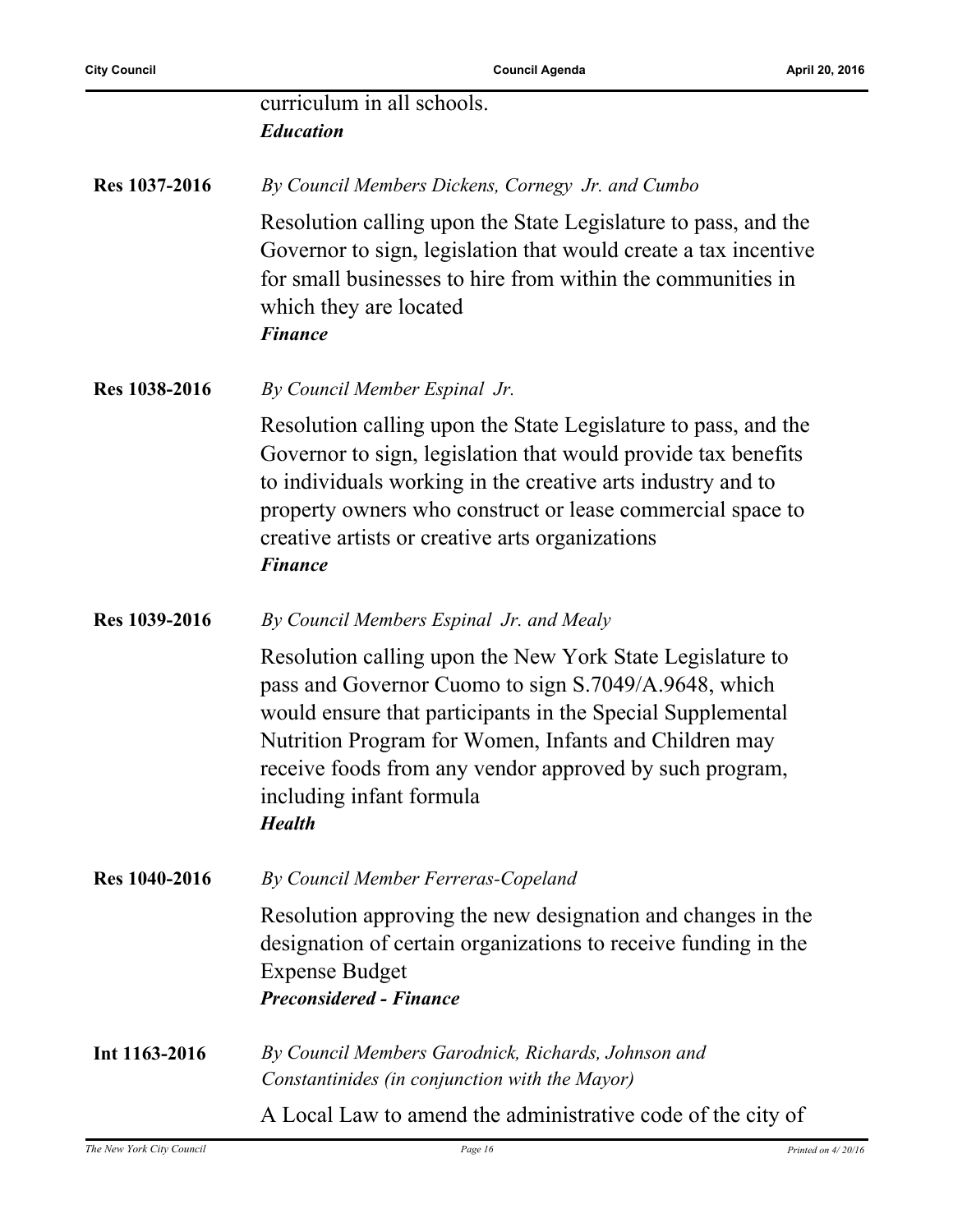j.

|                      | New York, in relation to expanding the list of buildings<br>required to be benchmarked for energy and water efficiency<br><b>Housing and Buildings</b>                                                                                                                        |
|----------------------|-------------------------------------------------------------------------------------------------------------------------------------------------------------------------------------------------------------------------------------------------------------------------------|
| Int 1164-2016        | By Council Members Johnson, Levin and Torres                                                                                                                                                                                                                                  |
|                      | A Local Law to amend the administrative code of the city of<br>New York, in relation to information regarding unlawful<br>evictions<br><b>General Welfare</b>                                                                                                                 |
| Int 1165-2016        | By Council Members Richards and Constantinides (in conjunction<br>with the Mayor)                                                                                                                                                                                             |
|                      | A Local Law to amend the administrative code of the city of<br>New York, in relation to upgrading lighting systems in certain<br>buildings<br><b>Housing and Buildings</b>                                                                                                    |
| Int 1166-2016        | By Council Members Richards, Torres, Johnson and Williams                                                                                                                                                                                                                     |
|                      | A Local Law in relation to reporting on violations issued to<br>three-quarters houses<br><b>General Welfare</b>                                                                                                                                                               |
| <b>Res</b> 1041-2016 | <b>By Council Member Richards</b>                                                                                                                                                                                                                                             |
|                      | Resolution calling upon the State Legislature to pass, and the<br>Governor to sign, legislation that would extend the property<br>tax abatement for the installation of a solar electric generating<br>system to the installation of a solar thermal system<br><b>Finance</b> |
| Int 1167-2016        | By Council Members Torres, Richards and Williams                                                                                                                                                                                                                              |
|                      | A Local Law to amend the administrative code of the city of<br>New York, in relation to time limits on the receipt of<br>relocation services<br><b>Housing and Buildings</b>                                                                                                  |
| Int 1168-2016        | By Council Members Torres, Richards and Williams                                                                                                                                                                                                                              |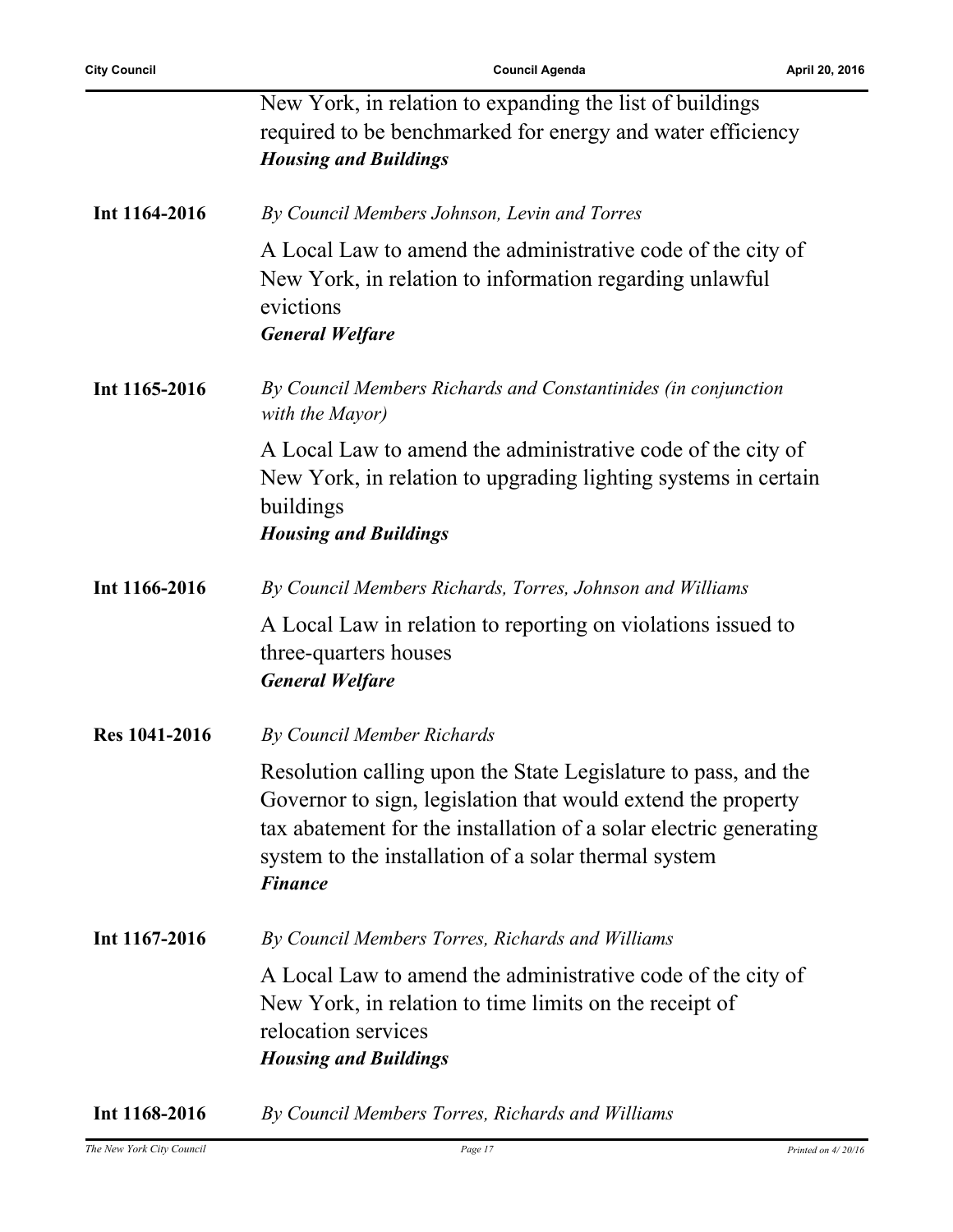l,

|                      | A Local Law to amend the administrative code of the city of<br>New York, in relation to making it unlawful to mandate<br>medical treatment and expanding who may institute a housing<br>court claim<br><b>Housing and Buildings</b>                                                                                             |
|----------------------|---------------------------------------------------------------------------------------------------------------------------------------------------------------------------------------------------------------------------------------------------------------------------------------------------------------------------------|
| <b>Res</b> 1042-2016 | By Council Members Treyger, Barron, Greenfield, Johnson and<br>Rose                                                                                                                                                                                                                                                             |
|                      | Resolution calling upon the New York State Legislature to<br>pass, and the Governor to sign, legislation that would reinstate<br>the Barbara Clark Leaders of Tomorrow scholarships funded<br>by the New York Lottery<br><b>Higher Education</b>                                                                                |
| Int 1169-2016        | By Council Member Williams (by request of the Mayor)                                                                                                                                                                                                                                                                            |
|                      | A Local Law to amend the administrative code of the city of<br>New York, in relation to conforming the New York city<br>energy conservation code to the New York state energy code<br>with amendments unique to construction in the city and<br>repealing section 28-1001.2 in relation thereto<br><b>Housing and Buildings</b> |
| Int 1170-2016        | By Council Members Williams and Eugene                                                                                                                                                                                                                                                                                          |
|                      | A Local Law to amend the administrative code of the city of<br>New York, in relation to requiring the department of<br>education to provide information requiring school compliance<br>with the americans with disabilities act<br><b>Education</b>                                                                             |
| Int 1171-2016        | By Council Members Williams, The Public Advocate (Ms. James),<br><b>Richards and Torres</b>                                                                                                                                                                                                                                     |
|                      | A Local Law to amend the administrative code of the city of<br>New York, in relation to verification of occupancy for<br>relocation services<br><b>Housing and Buildings</b>                                                                                                                                                    |